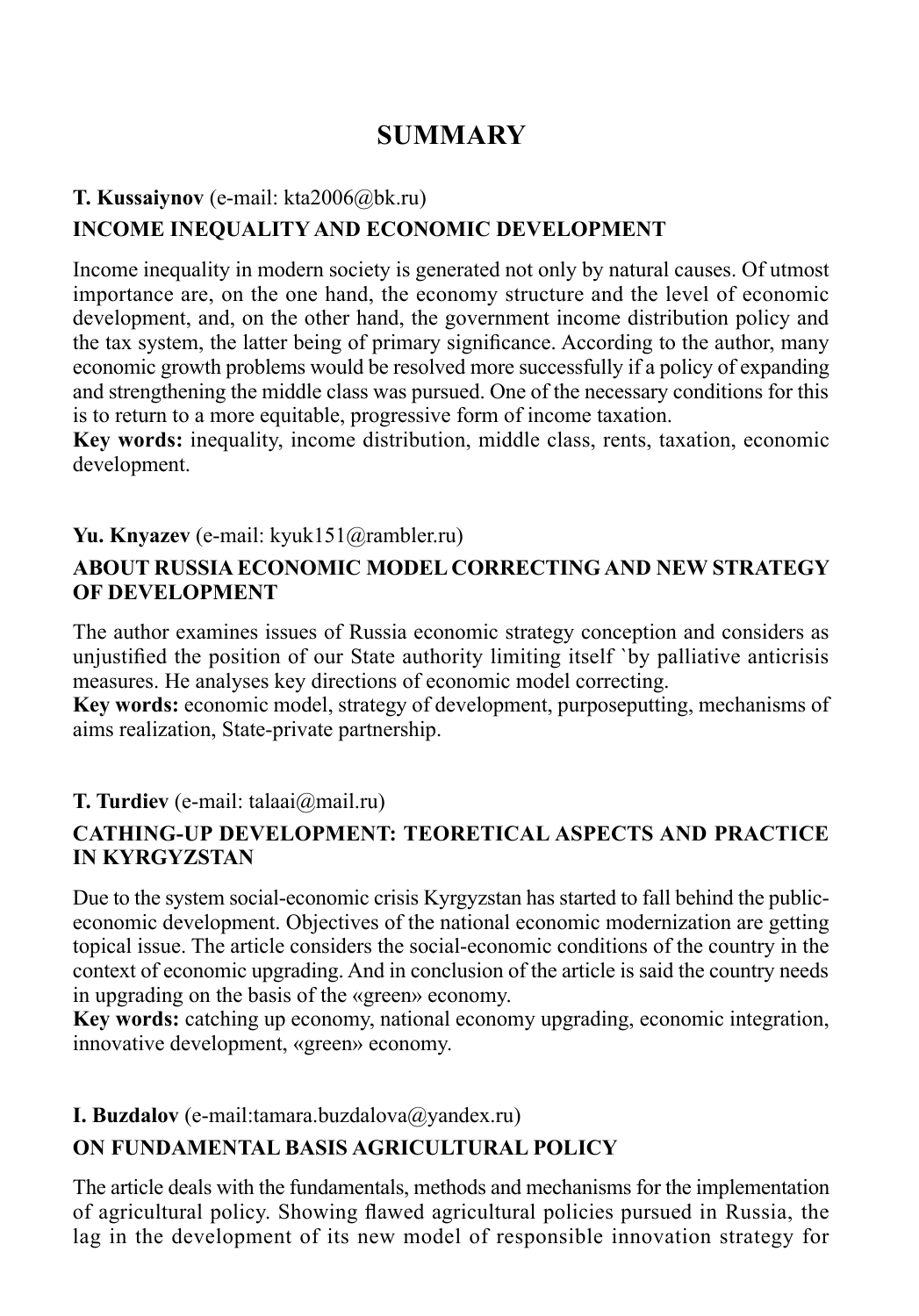agricultural development. The basic directions of transition to this model, requiring the implementation of the principle of priority of rural development.

**Key words**: agrarian relations, fundamentals of agricultural policy, the state and the peasantry, private property and land relations, co-operation and co-operative legislation, priority rural development.

#### **S. Ryzhov** (e-mail: vl\_ryzhov@yahoo.com)

# **HUMAN CAPITAL – THE MAIN VECTOR OF ECONOMIC DEVELOPMENT**

In nowadays world turbulence in political, economic and social life continue to be on the increase. More over they occur to be more frequent and durable. The sustainable development of the world economies to profit by traditional sources and methods does not permit to achieve global positive targets. The creation of the post-industrial society becomes subject of more growing criticism. The most evident achievement of it is an enlargement of a virtual financial sphere which provokes new crisis. Analyzing modern approaches, there is an attempt in the article to search the way out of the situation where economy of Russia is situated after 25 years of the reforms,

**Key words:** sustainable, globalization, innovation, technology, crisis, intellect, postindustrial, competition, potential.

#### **Yu. Taranukha** (е-mail: yu.taranukha@mail.ru)

### **COUNTRY COMPETITIVENESS: WHY FIGHT FOR IT**

The article substantiates the position that at the core of a country competitiveness lies it's ability to reallocate value created in the world economy in it's favor, and that what stimulates a country to improve it's competitiveness. Competitiveness at macro level defines competitiveness at micro and meso levels of the economy. The country's ability to maintain a leading position in the global economy is ensured in two ways: through lower costs or due to availability of unique knowledge and skills.

**Key words:** competition, competitiveness, competitiveness of nations.

#### **А.Navoyev** (е-mail: nav4646@mail.ru)

### **ABOUD CAUSATION OF OIL PRICES AND THE EXCHANGE RATE**

The article shows that the financial analysts in its conclusions about the causal relationship of oil price and exchange rate are based not on generally accepted market principles and the facts reflect only the correlation of oil prices and the dollar exchange rate.

In fact, the ruble is influenced not dynamics of oil prices per se but the intervention of the Bank of Russia, which though declares the free formation of prices, actually nonactions interfered in the process of formation of the exchange rate through the creation of artificial shortage of currency and excess demand in the form of emission of roubles, secured by the goods.

**Key words:** law of demand and supply, exchange rates, monetary policy, equity purchase of currencies, the accumulation of currency and its exchange rate.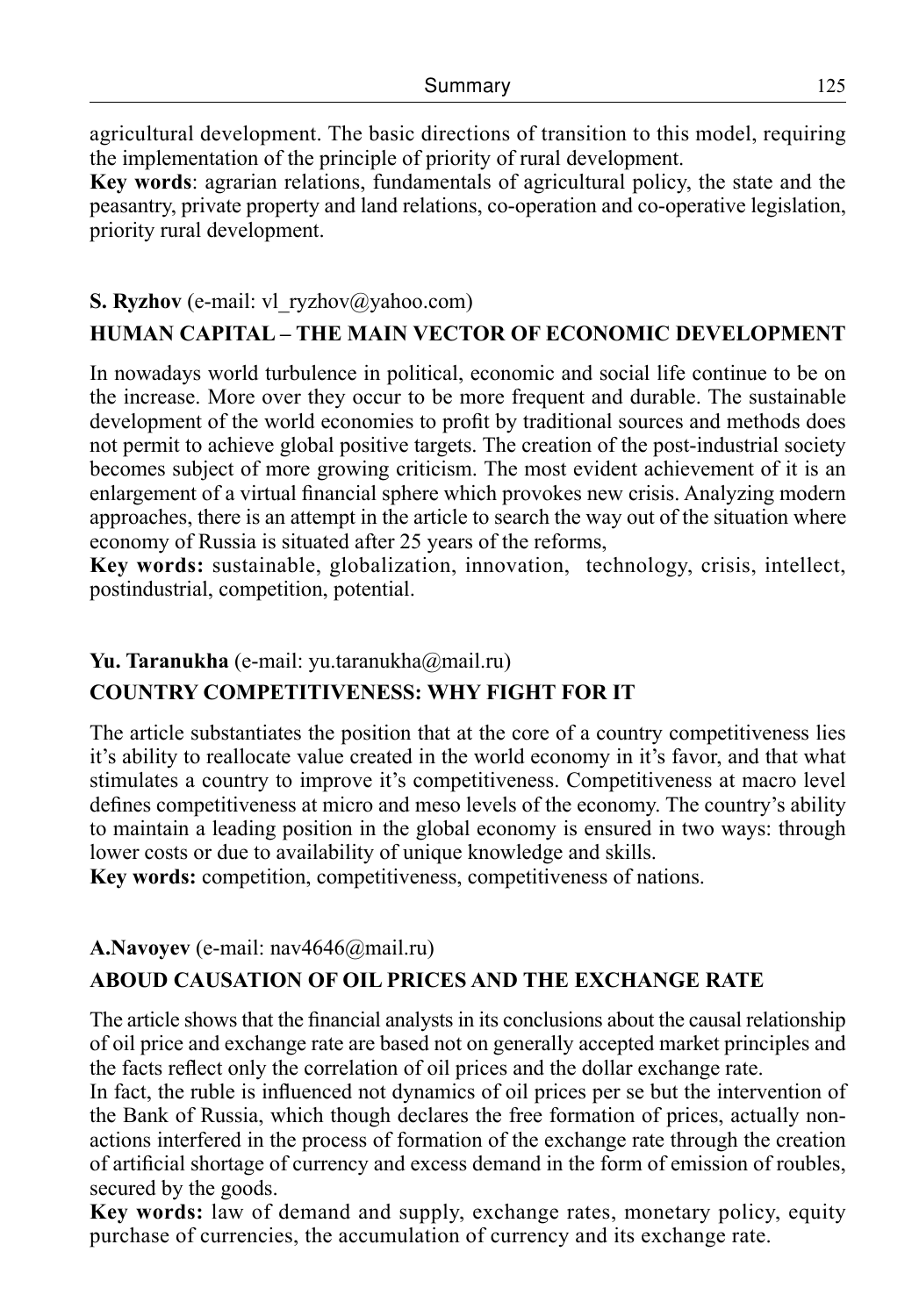# **V. Pleshchenko** (e-mail: v\_pl@mail.ru)

# **On the economic theory of clubs and CLUB INSTITUTIONS ROLE in «NEW ECONOMY»**

The development of modern consumer society initiated the emergence of new forms and mechanisms of socio-cultural stratification of the people. Also happened parallel theoretical and methodological understanding of coordination and communication processes within communities of interest which led to the formation of the economic theory of clubs. Currently, economic theory of clubs, in addition to the relations among individuals, covers and more processes in the economic sphere, becoming, along with the theory of the network society, the theoretical foundation for the development of modern interfirm coordination. Development of business-to-business interaction goes on a journey of creation club business communities as institutions network coordination.

**Key words**: consumer society; the economic theory of clubs; the «new economy»; the intercompany co-ordination; institutions; network structures; business community; business reputation (goodwill).

# **O. Khairetdinova** (e-mail: khairetdinova.oa@gmail.com)

# **ABOUT THE STUDENT'S BUSSINESS DEVELOPMENT IN RUSSIA**

The article discusses the main aspects of student's business and trends of its development in Russia.

**Key words**: youth business, student business, youth policy, professional education.

#### MATERIALS OF THE CIS STATISTICAL COMMITTEE

**The labour market Monetary incomes of the population**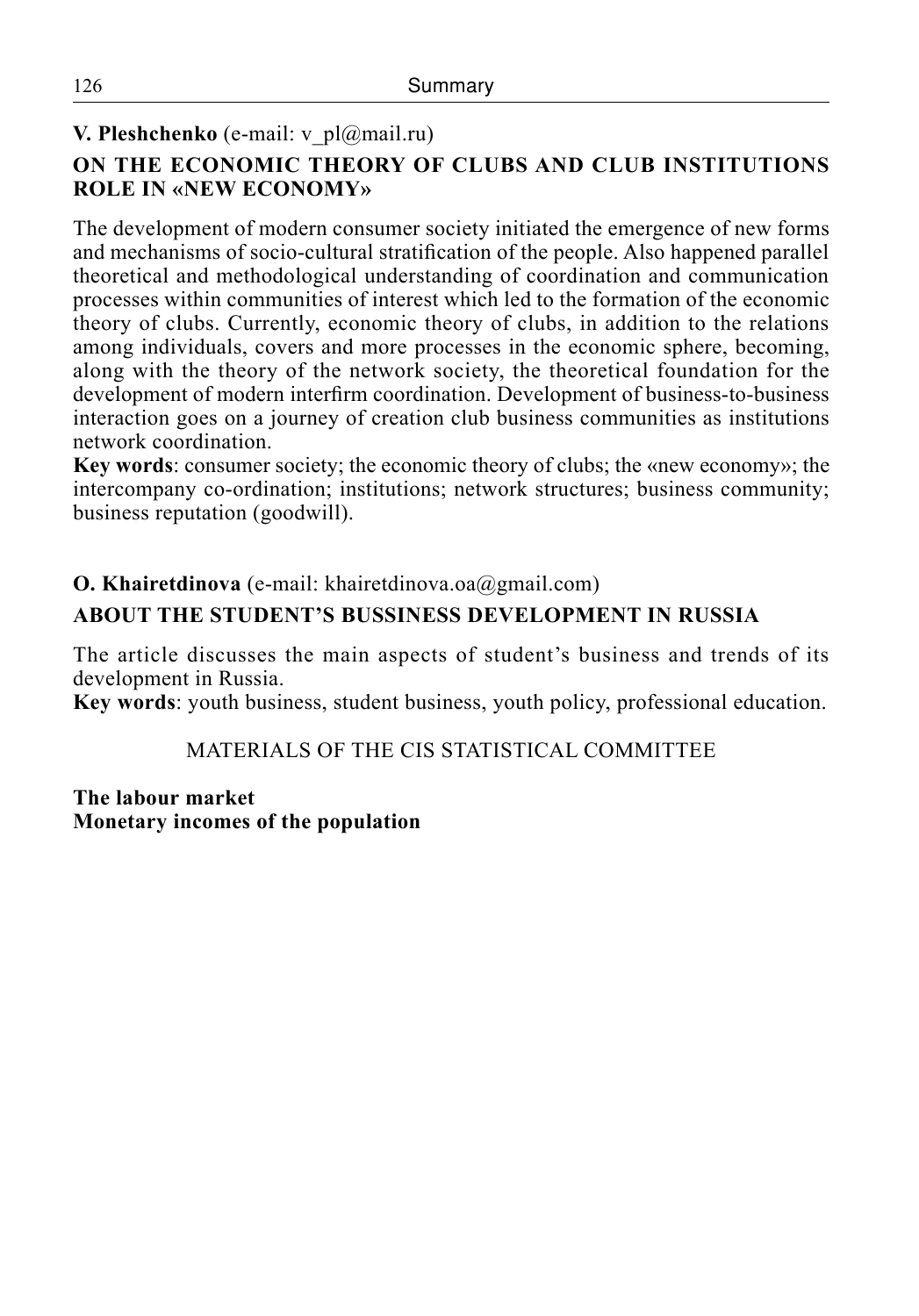# **Требования к рукописям, представляемым для публикации в журнале «Общество и экономика»**

Содержание статьи должно соответствовать тематическим направлениям журнала, обладать научной новизной и представлять интерес для специалистов по соответствующей проблематике.

Объем рукописи не должен превышать 1,5 авторского листа (60 тыс. знаков).

Текст статьи представляется в формате Microsoft Word в соответствии со следующими параметрами: шрифт Times New Roman, размер шрифта – 14 кегль, межстрочный интервал – 1,5. Графики и диаграммы выполняются в программе Excel в черно-белом цвете и должны содержать исходные данные (таблицы). Блок-схемы оформляются в программе Microsoft Word.

Список литературы приводится в конце статьи в соответствии с принятыми стандартами библиографического описания.

Статью должны сопровождать аннотация (5–10 строк) и ключевые слова на русском и английском языках.

К статье должны прилагаться **сведения об авторе** (авторах) с указанием Ф.И.О. (полностью), ученой степени, ученого звания, места работы, должности, сл. и дом. телефонов, электронного адреса.

Рукописи подлежат рецензированию.

Плата за публикацию с аспирантов не взимается.

Рукописи следует присылать по адресу: socpol $@$ mail.ru